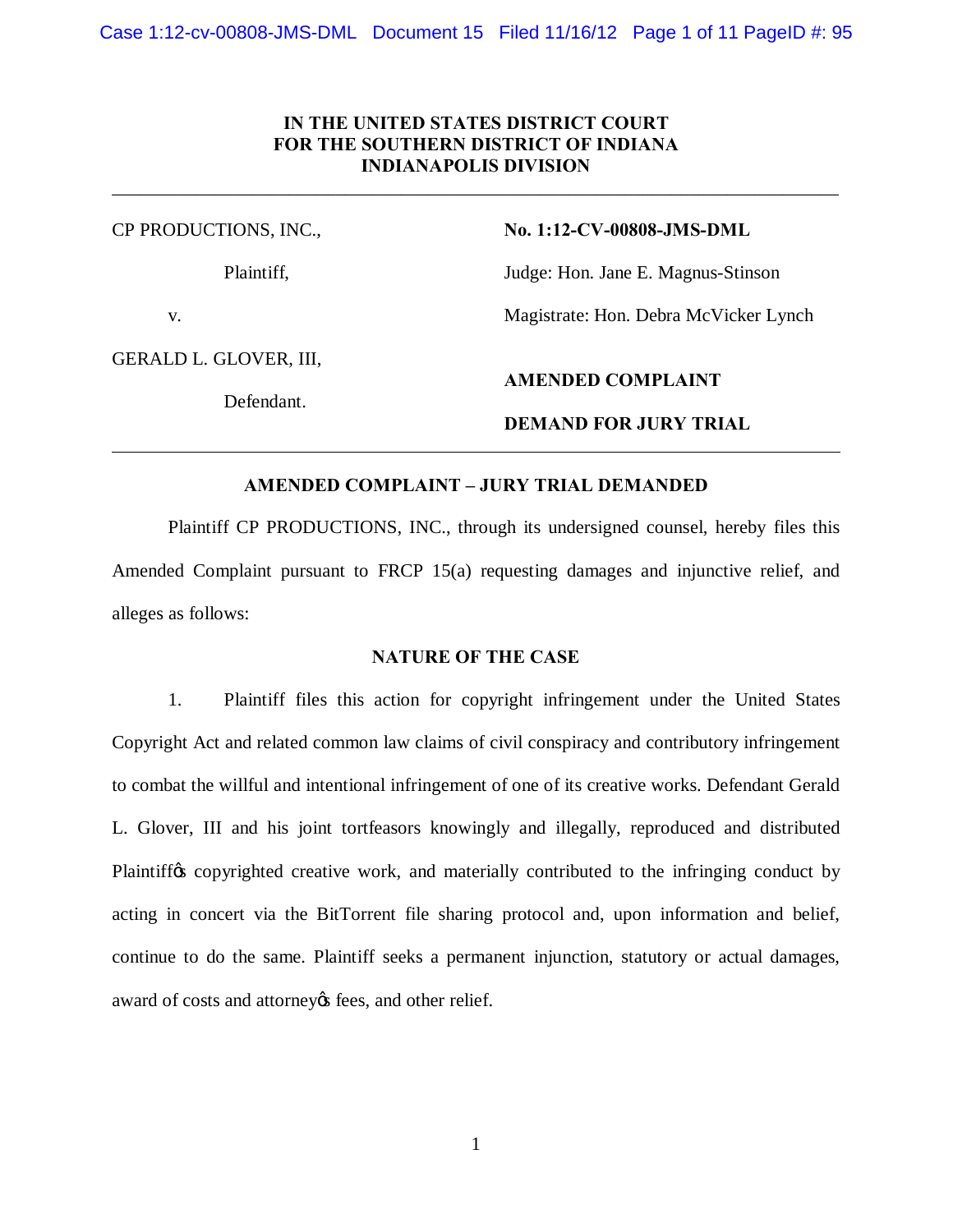### **THE PARTIES**

2. Plaintiff CP PRODUCTIONS, INC. is a corporation organized and existing under the laws of the State of Arizona. Plaintiff is the exclusive holder of the relevant rights with respect to the copyrighted creative work that is the subject of this Amended Complaint.

3. Plaintiff produces adult entertainment content. It is a small business that employs web design technicians, professional services firms and production staff. When its copyrights are ignored, it is unable to recover its investment in producing content and operating its business. Before the BitTorrent protocol became popular, Plaintiff<sub>of</sub> works were available primarily through membership subscriptions to its password-protected websites. However, since the rise of the BitTorrent protocol, Plaintiff $\alpha$  works are regularly distributed in violation of Plaintiff $\alpha$ copyrights. The copyrighted work at issue here is one of these videos,  $\delta$ GH Hustlers 6 Maryjane $\alpha$  Second Visitö (the  $\delta$ Videoö).

4. Defendant Gerald L. Glover, III is believed to be a serial infringer of copyrights in adult content. Plaintiff<sub>(s)</sub> agents have observed this particular individual infringing on multiple copyrighted works involving adult content. Plaintiff<sub>of</sub> agents observed unlawful reproduction and distribution of the copyrighted work at issue in this case occurring between the Defendant and the Internet Protocol ( $\delta$ IP $\ddot{o}$ ) addresses listed on Exhibit A, attached hereto, via the BitTorrent protocol. Defendant & IP address, identified as  $98.214.106.230$  (with his time of infringement indicated as January 19, 2012, 18:57:19 (UTC)) is listed in Exhibit A along with IP addresses of his joint tortfeasors.

### **JURISDICTION AND VENUE**

5. This Court has subject matter jurisdiction over the copyright infringement claim under 17 U.S.C. §§ 101, *et seq.*, (the Copyright Act), 28 U.S.C. § 1331 (actions arising under the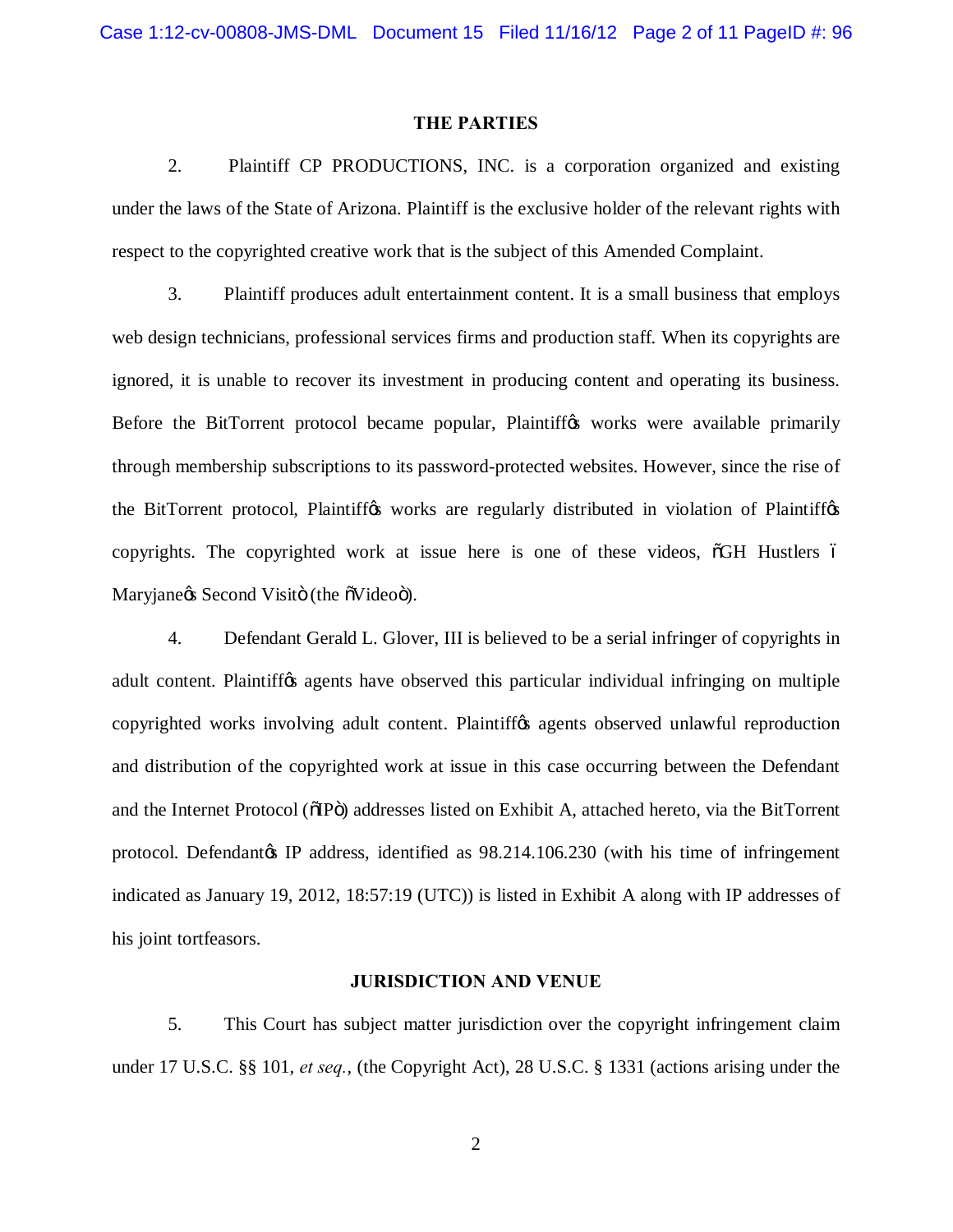laws of the United States), and 28 U.S.C. § 1338(a) (actions arising under an Act of Congress relating to copyrights). This Court has supplemental jurisdiction over the civil conspiracy claim and the contributory infringement claim under 28 U.S.C. § 1367(a) because they are so related to Plaintiff<sub>os</sub> copyright infringement claim, which is within this Court<sub>op</sub> original jurisdiction, that these three claims form part of the same case and controversy under Article III of the United States Constitution.

6. This Court has personal jurisdiction because, upon information and belief, Defendant resides in the State of Indiana.

7. Venue is properly founded in this judicial district pursuant to 28 U.S.C. §§ 1391(b) and 1400(a) because Defendant resides in this District in Indianapolis, may be found in this District, or a substantial part of the events giving rise to the claims in this action occurred within this District.

### **BACKGROUND**

8. BitTorrent is a modern file sharing method ( $\delta$ protocolo) used for distributing data via the Internet.

9. Traditional file transfer protocols involve a central server, which distributes data directly to individual users. This method is prone to collapse when large numbers of users request data from the central server, in which case the server can become overburdened and the rate of data transmission can slow considerably or cease altogether. In addition, the reliability of access to the data stored on a server is largely dependent on the server to ability to continue functioning for prolonged periods of time under high resource demands.

10. Standard peer-to-peer ( $\delta P2P\ddot{o}$ ) protocols involve a one-to-one transfer of whole files between a single uploader and single downloader. Although standard P2P protocols solve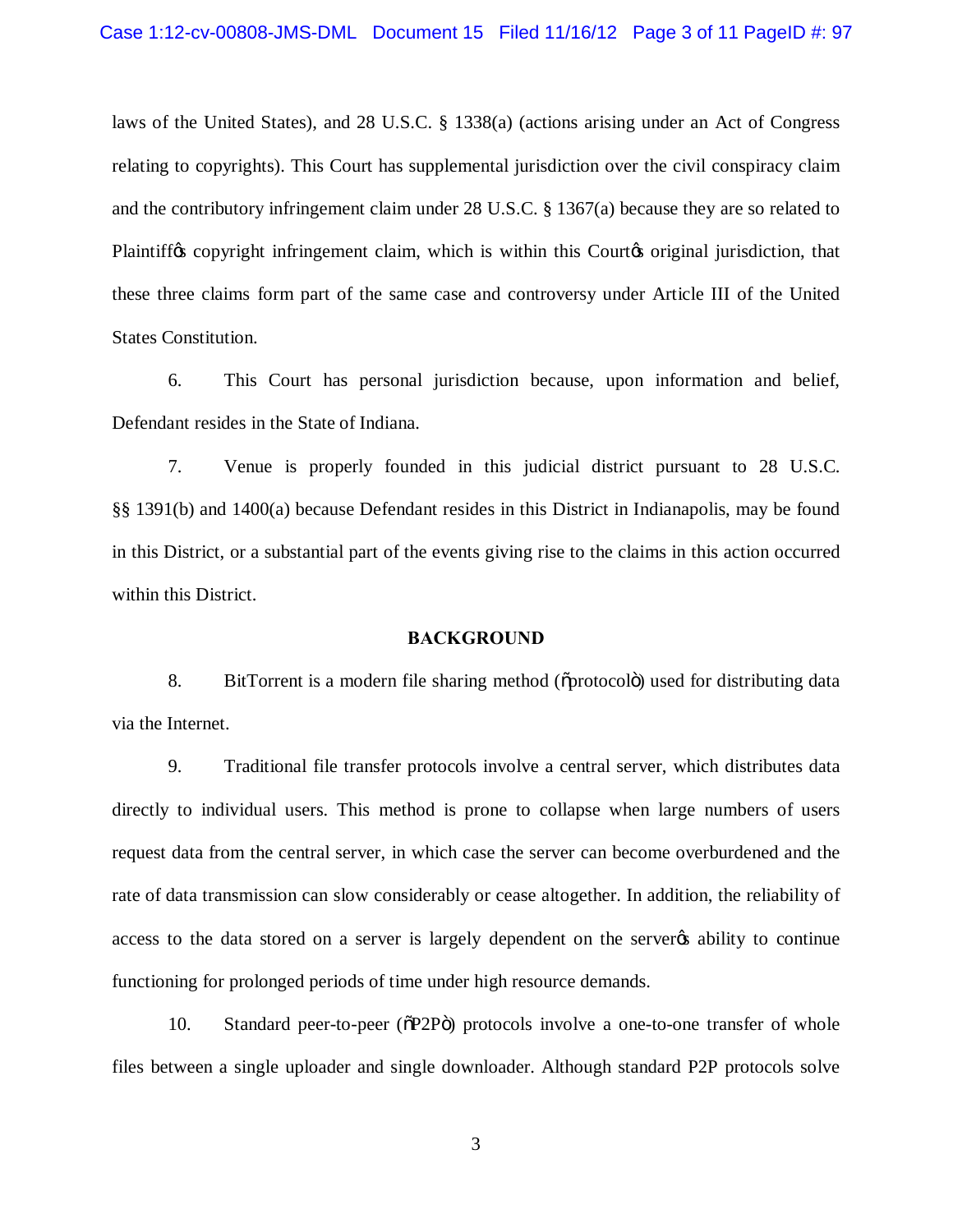some of the issues associated with traditional file transfer protocols, these protocols still suffer from such issues as scalability. For example, when a popular file is released (e.g. an illegal copy of the latest blockbuster movie) the initial source of the file performs a one-to-one whole file transfer to a third party, who then performs similar transfers. The one-to-one whole file transfer method can significantly delay the spread of a file across the world because the initial spread is so limited.

11. In contrast, the BitTorrent protocol is a decentralized method of distributing data. Instead of relying on a central server to distribute data directly to individual users, the BitTorrent protocol allows individual users to distribute data among themselves. Further, the BitTorrent protocol involves breaking a single large file into many small pieces, which can be transferred much more quickly than a single large file and in turn redistributed much more quickly than a single large file. Moreover, each peer can download missing pieces of the file from multiple sourcesô often simultaneouslyô which causes transfers to be fast and reliable. After downloading a piece, a peer automatically becomes a source for the piece. This distribution method contrasts sharply with a one-to-one whole file transfer method.

12. In BitTorrent vernacular, individual downloaders/distributors of a particular file are called peers. The group of peers involved in downloading/distributing a particular file is called a swarm. A server which stores a list of peers in a swarm is called a tracker. A computer program that implements the BitTorrent protocol is called a BitTorrent client. Each swarm is unique to a particular file.

13. The BitTorrent protocol operates as follows. First, a user locates a small  $\alpha$  dorrent  $\ddot{\alpha}$ file. This file contains information about the files to be shared and about the tracker, the computer that coordinates the file distribution. Second, the user loads the torrent file into a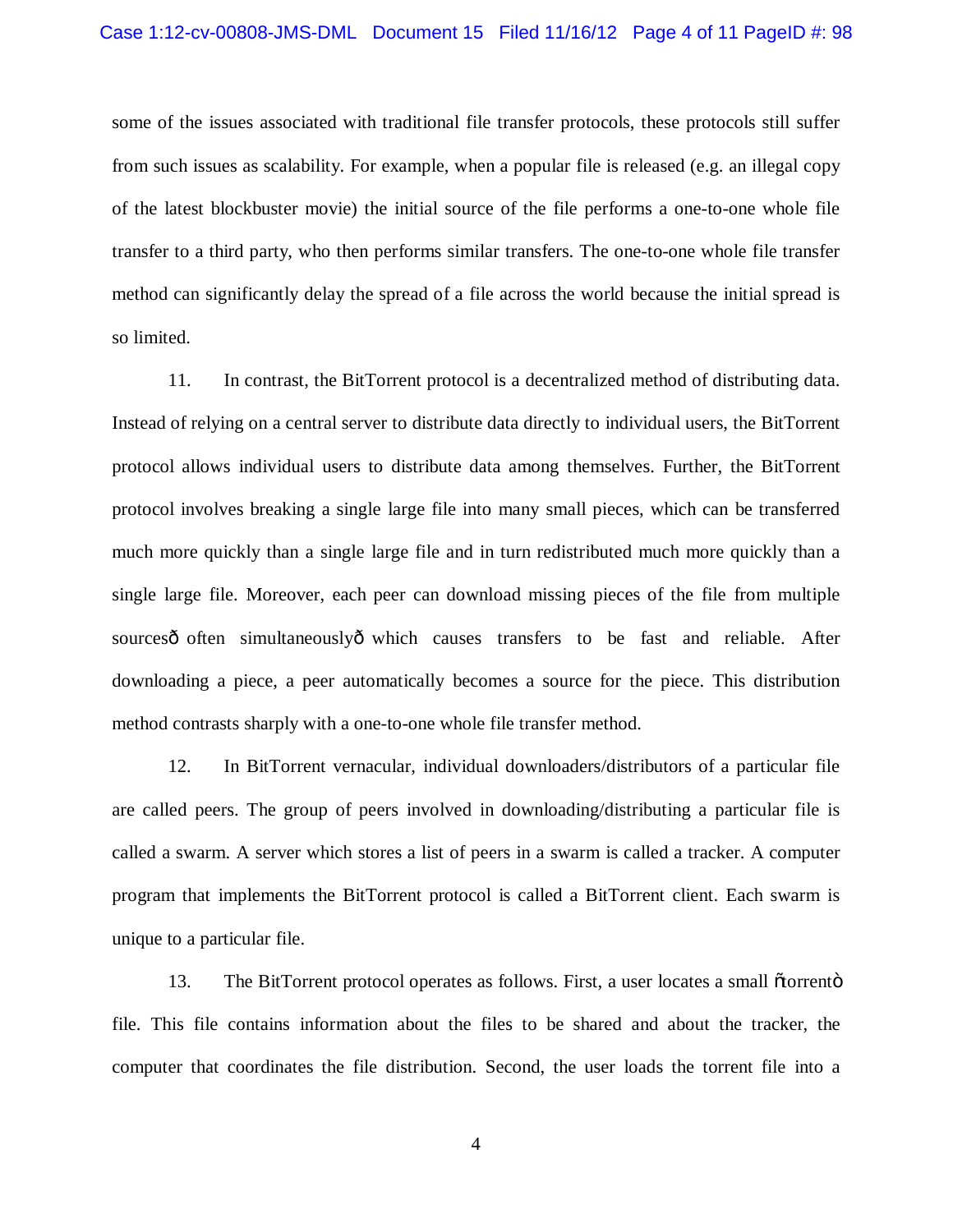# Case 1:12-cv-00808-JMS-DML Document 15 Filed 11/16/12 Page 5 of 11 PageID #: 99

BitTorrent client, which automatically attempts to connect to the tracker listed in the torrent file. Third, the tracker responds with a list of peers and the BitTorrent client connects to those peers to begin downloading data from and distributing data to the other peers in the swarm. When the download is complete, the BitTorrent client continues distributing data to other peers in the swarm until the user manually disconnects from the swarm or the BitTorrent client otherwise does the same.

14. The degree of anonymity provided by the BitTorrent protocol is extremely low. Because the protocol is based on peers connecting to one another, a peer must broadcast identifying information (i.e. an IP address) before it can receive data. Nevertheless, the actual names of peers in a swarm are unknown, as the users are allowed to download and distribute under the cover of their IP addresses.

15. The BitTorrent protocol is an extremely popular method for transferring data. The size of swarms for popular files can reach into the tens of thousands of unique peers. A swarm will commonly have peers from many, if not every, state in the United States and several countries around the world. And every peer in the swarm participates in distributing the file to dozens, hundreds, or even thousands of other peers.

16. The BitTorrent protocol is also an extremely popular method for unlawfully copying, reproducing, and distributing files in violation of the copyright laws of the United States. A broad range of copyrighted albums, audiovisual files, photographs, software, and other forms of media are available for illegal reproduction and distribution via the BitTorrent protocol.

17. Efforts at combating BitTorrent-based copyright infringement have been stymied by BitTorrent $\alpha$  decentralized nature. Because there are no central servers to enjoin from unlawfully distributing copyrighted content, there is no primary target on which to focus anti-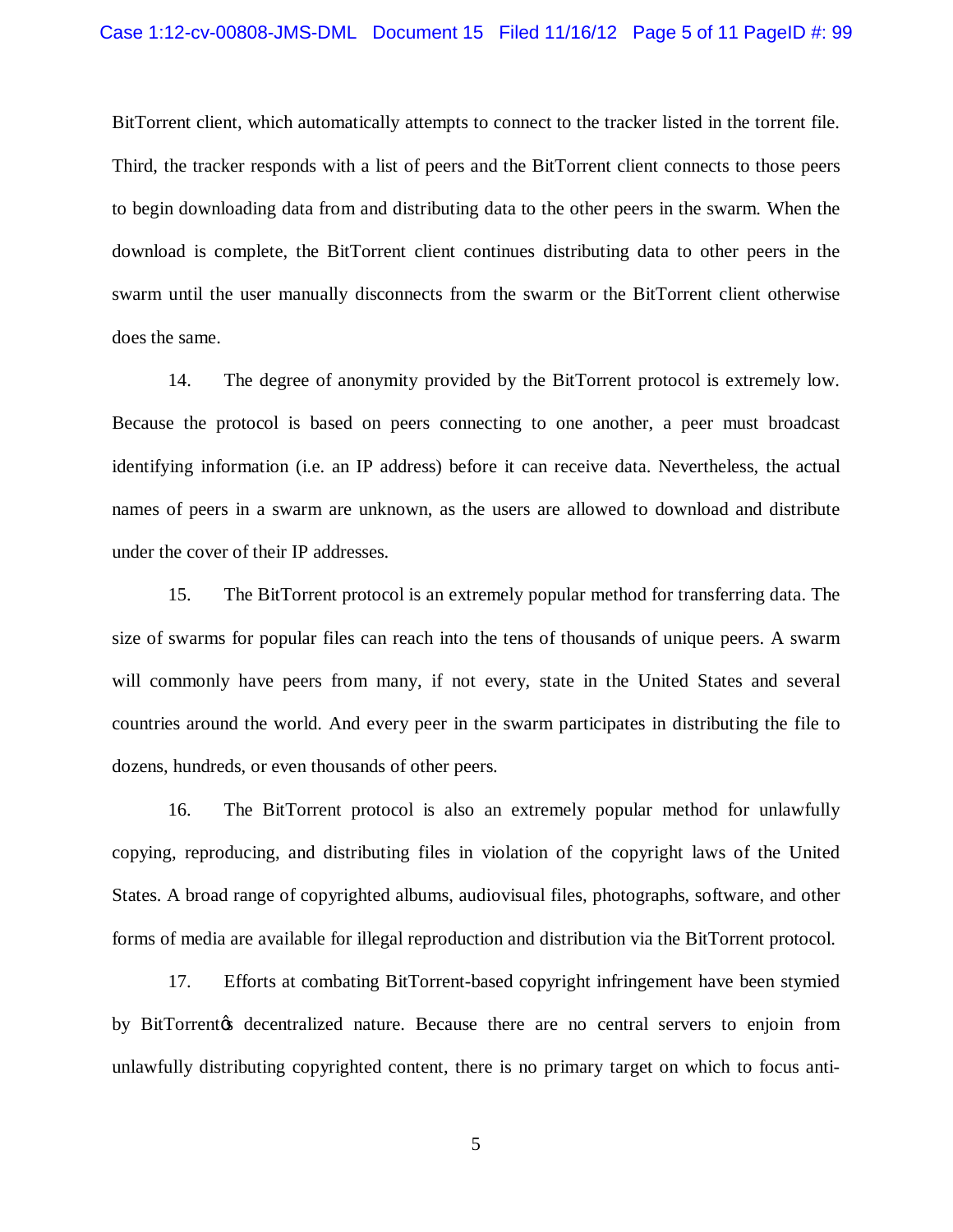piracy efforts. Indeed, the same decentralization that makes the BitTorrent protocol an extremely robust and efficient means of transferring enormous quantities of data also acts to insulate it from anti-piracy measures. This lawsuit is Plaintiffos only practical means of combating BitTorrentbased infringement of the Video.

# **ALLEGATIONS COMMON TO ALL COUNTS**

18. Plaintiff owns the copyright to the Video.

19. Plaintiff has applied for and received a certificate of copyright registration for the Video from the United States Copyright Office. The registration number is PA0001794007.

20. The torrent file used to access the copyrighted material was named in a manner that would have provided an ordinary individual with notice that the Video was protected under the copyright laws of the United States.

21. Plaintiff employs proprietary P2P network forensic software to perform exhaustive real time monitoring of the BitTorrent-based swarm involved in distributing the Video. This software is effective in capturing data about the activity of peers in a swarm and their infringing conduct.

22. Defendant and his joint tortfeasors, without Plaintiff to authorization or license, intentionally downloaded a torrent file particular to Plaintiffos Video, purposefully loaded that torrent file into their BitTorrent clients, entered a BitTorrent swarm particular to Plaintiffos Video, and reproduced and distributed the Video among themselves and to numerous third parties.

23. By willfully entering a BitTorrent swarm with the intent to download an unlawful copy of the Plaintiffos Video, Defendant and his joint tortfeasors, each and individually, automatically became an uploader as well as a downloader. Defendant and his joint tortfeasors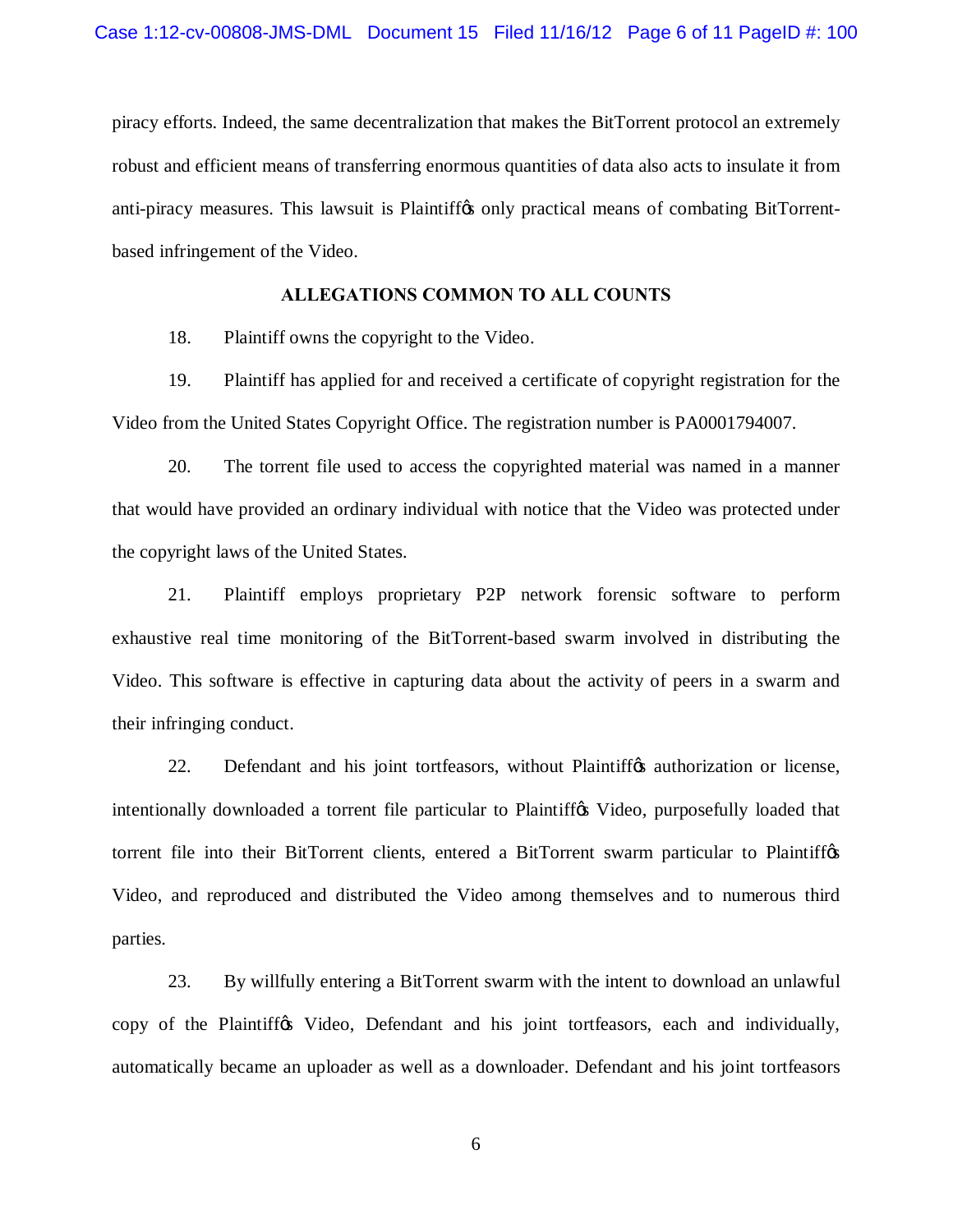thereby provided pieces of the Video to other infringing peers in the swarm for them to exchange and distribute, with the overarching purpose that the ever-growing swarm will jointly contribute to the complete download of the Video for all individuals that enter the swarm at any given moment.

24. Plaintiff observed Defendantos and his joint tortfeasors o activities in the torrent swarm specific to the Video and created a log identifying Defendant and his joint tortfeasors by their IP address and the date and time of their unlawful activity. The IP address associated with Defendant is listed on Exhibit A along with IP addresses associated with his joint tortfeasors.

### **COUNT I – COPYRIGHT INFRINGEMENT**

25. Plaintiff hereby incorporates by reference each and every allegation contained in the preceding paragraphs as if set forth fully herein.

26. Defendant is joint tortfeasors of conduct infringes upon Plaintiff (sexclusive rights of reproduction and distribution that are protected under the Copyright Act.

27. Defendant and his joint tortfeasors knew or had constructive knowledge that their acts constituted copyright infringement.

28. Defendant *p*s and his joint tortfeasors *p* conduct was willful within the meaning of the Copyright Act: intentional, and with indifference to the Plaintiff $\alpha$  rights.

29. Plaintiff has been damaged by Defendant to his joint tortfeasors occupated nearly including but not limited to economic and reputation losses. Plaintiff continues to be damaged by such conduct, and has no adequate remedy at law to compensate the Plaintiff for all of the possible damages stemming from the Defendant<sub>*(s)*</sub> and his joint tortfeasors  $\phi$  conduct.

30. Plaintiff hereby reserves the right, pursuant to 17 U.S.C. § 504(c), to elect to recover statutory damages for each infringement, in lieu of seeking recovery of actual damages.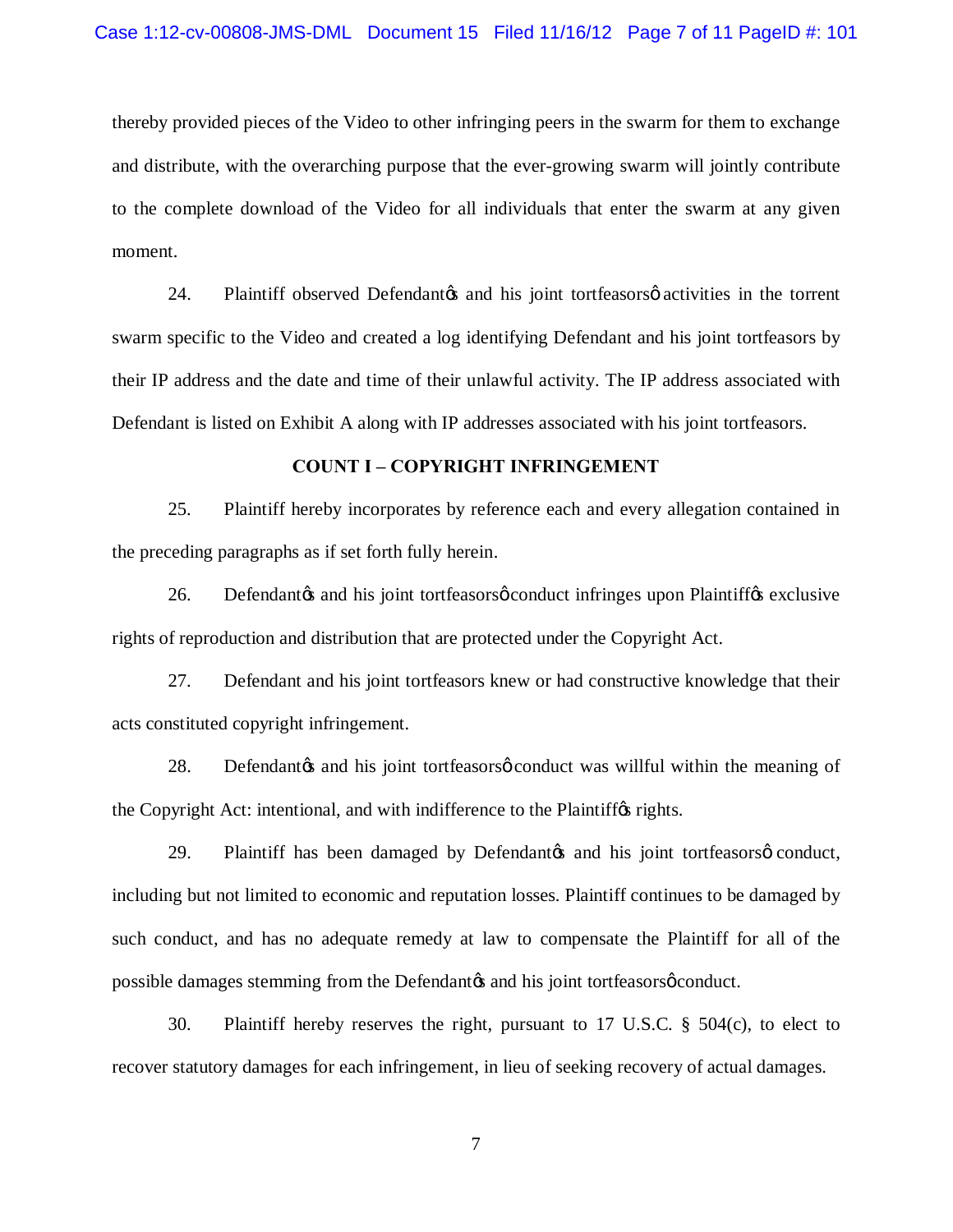31. As Defendant as and his joint tort feasors of infringement was intentional and willful, the Plaintiff is entitled to an award of statutory damages, exemplary damages, attorneysø fees, and the costs of the suit.

### **COUNT II – CIVIL CONSPIRACY**

32. Plaintiff hereby incorporates by reference each and every allegation contained in the preceding paragraphs as if set forth fully herein.

33. In using the peer-to-peer BitTorrent file distribution method, Defendant and his joint tortfeasors engaged in a concerted action with other yet unnamed individuals to reproduce and distribute Plaintiff ts Video by exchanging pieces of the Video file in the torrent swarm with their peers.

34. Defendant and his joint tortfeasors downloaded a torrent file, opened it using a BitTorrent client, and then entered a torrent swarm comprised of other individuals distributing and reproducing Plaintiffos Video.

35. Participants in the torrent swarm have conspired to provide other individuals with pieces of the Video in exchange for receiving other pieces of the same Video to eventually obtain a complete copy of the file.

36. In furtherance of this civil conspiracy, Defendant and his joint tortfeasors committed overt tortious and unlawful acts by using BitTorrent software to download the Video from and distribute it to others, and were willful participants in this joint activity.

37. As a proximate result of this conspiracy, Plaintiff has been damaged, as is more fully alleged above.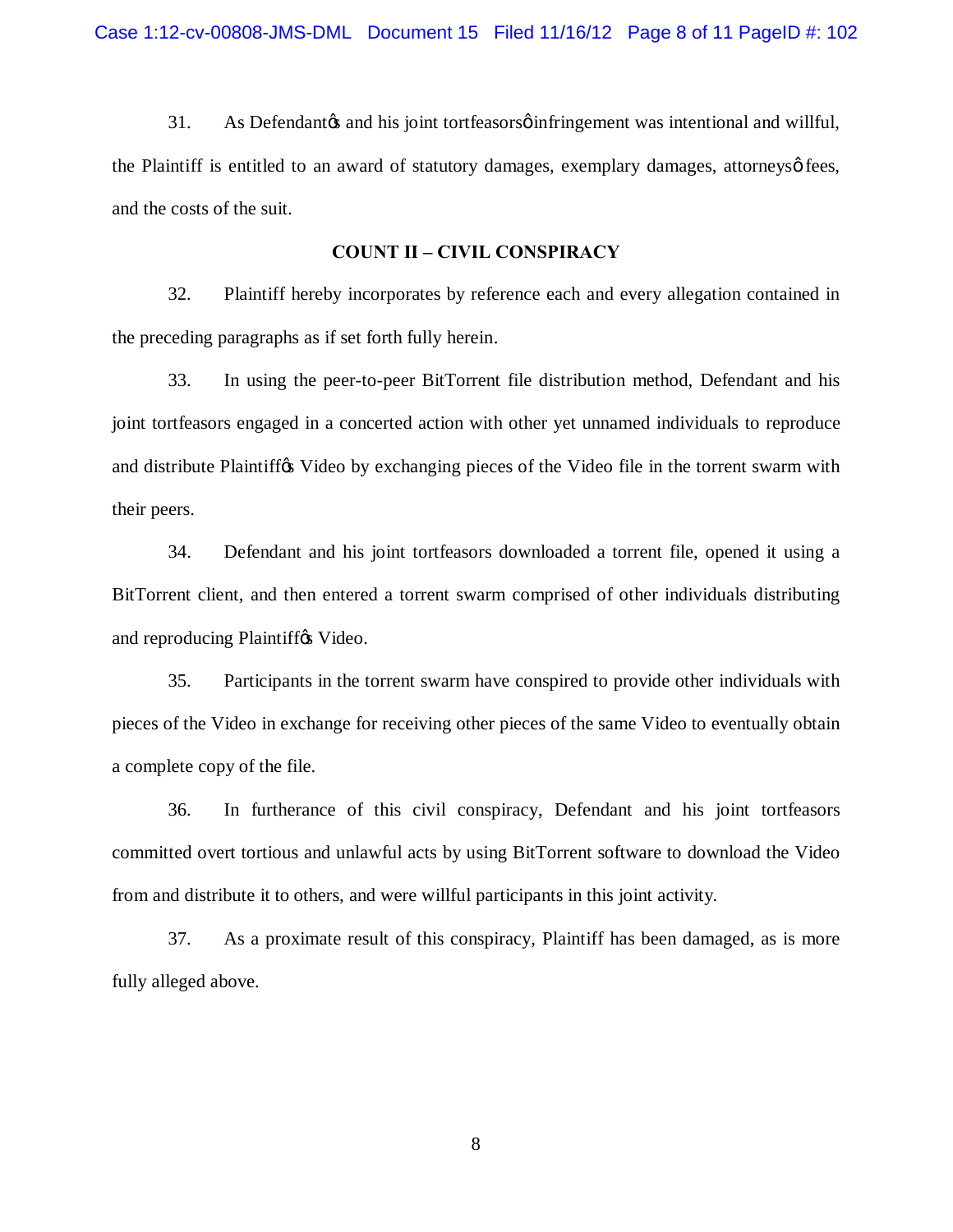# **COUNT III – CONTRIBUTORY INFRINGEMENT**

38. Plaintiff hereby incorporates by reference each and every allegation contained in the preceding paragraphs as if set forth fully herein.

39. Each peer in a unique swarm possesses the same infringing work with the same exact hash value. Therefore, each infringer possesses an exact digital copy, containing the exact bits and pieces unique to that specific file of Plaintiffos original copyrighted work. This happens in a BitTorrent swarm through the sharing of bits and pieces of an identical unique file between the users in the swarm. In essence, although hundreds of users may be uploading the copyrighted work, a single user will receive only the exact parts of a singular upload through that exact swarm, not a compilation of available pieces from various uploads.

40. Defendant and his joint tortfeasors downloaded, uploaded and distributed the Video to other BitTorrent users through use of the protocol in the unique swarm.

41. The people who illegally downloaded the Video accessed this illegal distribution and derived portions of their illegal replication of the file from multiple persons, including, but not limited to, Defendant and his joint tortfeasors.

42. Defendant and his joint tortfeasors knew of the infringement, were each conscious of their own infringement, and Defendant and his joint tortfeasors were fully conscious that their actions resulted in multiple other persons derivatively downloading the file containing Plaintiffos Video.

43. The infringement by the other BitTorrent users who received pieces of the file from Defendant and his joint tortfeasors would not have occurred without Defendant and his joint tortfeasorsø participation in uploading Plaintiffos copyrighted works. As such, Defendantos and his joint tortfeasors *participation* in the infringing activities of others is substantial and it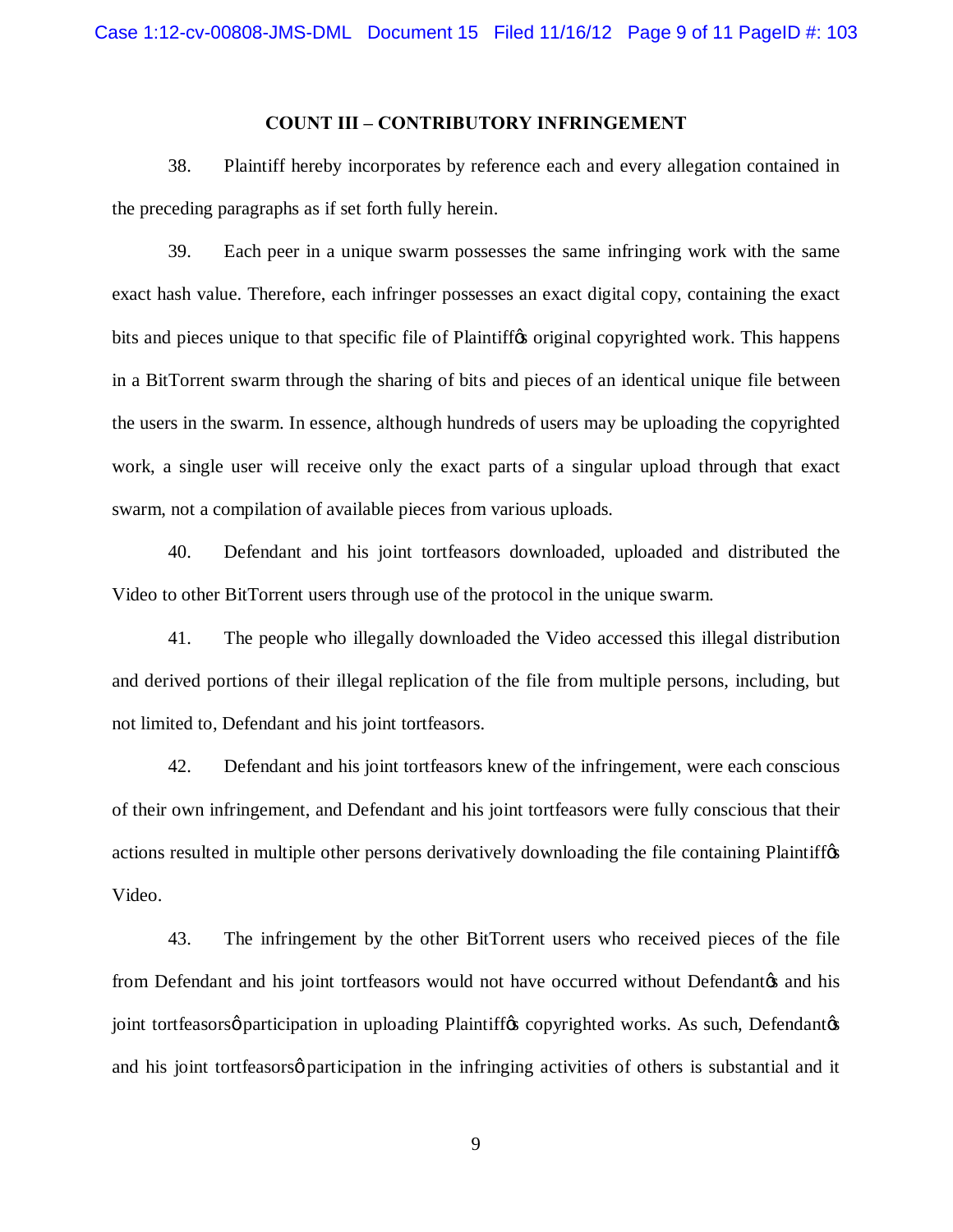contributed to the infringing activity of thousands of other peers over the Internet across the world.

44. Defendant is joint tortfeasors acts of infringement have been willful, intentional, and purposeful, in disregard of, and indifferent to, the rights of Plaintiffs.

45. As a result of the contributory infringement of the Video by Defendant and his joint tortfeasors, Plaintiff has been damaged, as is more fully alleged in Count I.

### **JURY DEMAND**

46. Plaintiff hereby demands a jury trial in this case.

# **PRAYER FOR RELIEF**

**WHEREFORE**, Plaintiff respectfully requests Judgment and relief as follows:

1) Judgment against Defendant that he has: a) willfully infringed Plaintiffos rights in federally registered copyrights pursuant to 17 U.S.C. § 501; and b) otherwise injured the business reputation and business of Plaintiff by his acts and conduct set forth in this Amended Complaint;

2) Judgment in favor of the Plaintiff against Defendant for actual damages or statutory damages pursuant to 17 U.S.C. § 504, at the election of Plaintiff, in an amount to be ascertained at trial;

3) Order of impoundment under 17 U.S.C. §§ 503 & 509(a) impounding all infringing copies of Plaintiffos audiovisual works, photographs or other materials, which are in Defendant the possession or under their control;

4) On Count II, an order that Defendant is jointly and severally liable to Plaintiff in the full amount of the Judgment on the basis of a common law claim for civil conspiracy to